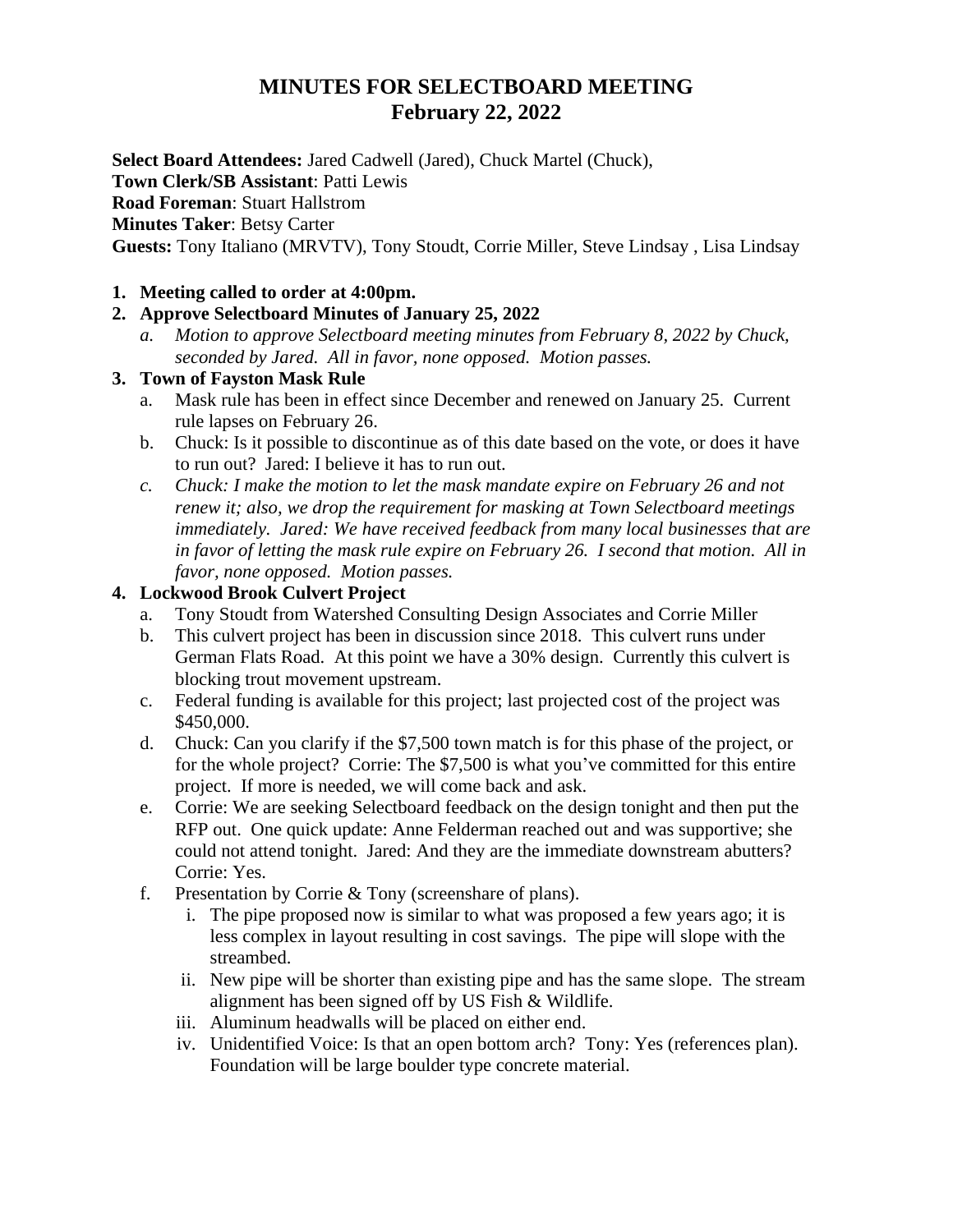- v. To keep costs down, the road should be shut down for 3 weeks rather than do it in 2 halves. This reduces the need for regrading and additional materials. This would save about 5% on the project. Corrie: and this would impact the 60/100% designs? Tony: Yes that does impact the design, but more importantly the overall savings. Corrie: And by shutting down the road the construction will likely go faster. 3 weeks is an estimate.
- vi. As far as we know this is a 3-rod road and the existing pipe extends beyond the right of way and I assume the Town has some sort of easement, but we may require permission or notification to the abutters. Jared: I know the Feldermans are one of the adjoiners. Tony: I don't have the names, but the ones on the upper right and lower left.
- vii. Jared: On a project this scale, it makes sense to shut the road down completely. I think with enough notice we can lessen the inconvenience up and down the road from the project.
- viii. Corrie: Do you have any comments on the road guardrails or road surface? Jared: As long as the existing guardrail placement will continue with the new pipe, we're fine. Tony: Do you care if we recycle and reuse the existing guardrail? Jared: Absolutely. Stuart: We buy recycled rail anyway.
- ix. Chuck: where will the staging take place? Tony: If we can shut down the road, the contractor will likely stage on the road in 2-3 days and preassemble several sections and drop in each section. We have not specified an off-site staging area at this stage.
- x. Corrie: If we can get this design complete this year, can the Town manage the contracting process? We would have the funds directed to the Town. Patti: That should be fine. . (Not very audible)

# **5. Gravel Pit Lease by the Ridge Runners**

- a. Steve: A couple of years ago a lot of snowmobile clubs started buying their own equipment and now we're looking for a place to house our groomer and other related equipment They are interested in leasing a section of the Town gravel pit to do this.
- b. 40 x 40 building proposed, to be placed in a section of the lower gravel pit. Road foreman confirmed that this location would not interfere with operations at the gravel pit.
- c. Jared: We have done a quick review of the sample lease arrangement provided by the Ridge Runners.
- d. Chuck: I think there are couple of steps after our agreement tonight; you'd have to work with the zoning administrator and then work up a lease for review by the town attorney.
- e. Patti/Jared: We will have to understand insurance and liability. Jared: I think this is straightforward. Patti: We will have to discuss length of lease as well.
- f. Selectboard agrees to move forward with this project. Will have ZA check on zoning requirements, and Town attorney to check on legal aspects.

# **6. Excess weight permits**

- a. Swan Site Work (Shelburne) one dump truck.
- b. Barrett Trucking
- c. Vermont Well and Pump
- **7. Read Mail and Sign Warrant**
- **8.** *Motion to adjourn by Jared, seconded by Chuck. Meeting adjourned at 4:48pm.*